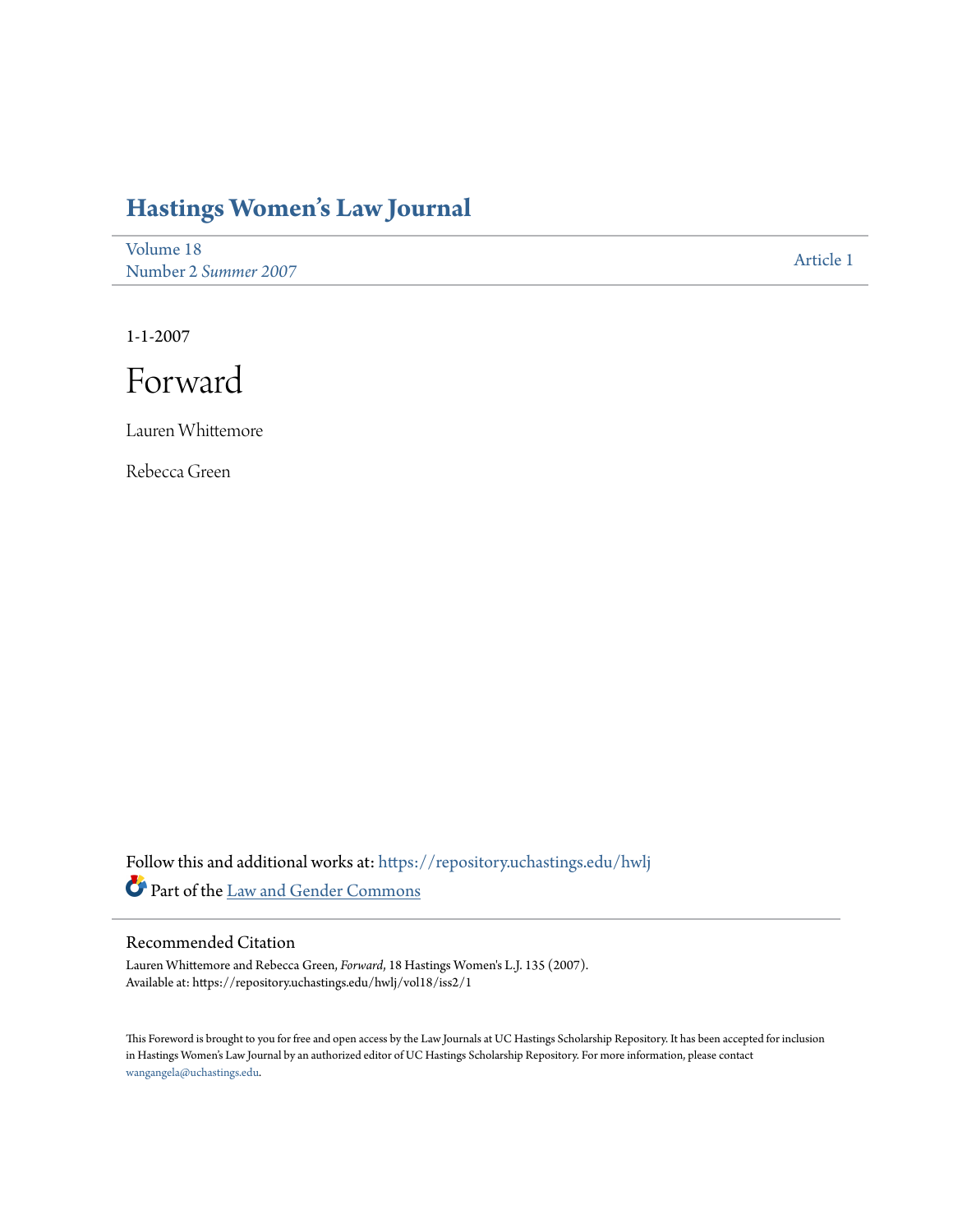## Foreword

For eighteen years the *Hastings Women's Law Journal* has provided a forum for voices outside the traditional scope of legal scholarship. We seek to publish works that explore the evolving relationship between gender, race, class and the law. We seek to encourage the examination and analysis of legal issues that are marginalized in traditional legal discourse.

The founding members of the *Hastings Women's Law Journal* attended classes in which women were a stark minority. In contrast, the graduating class of 2007 is composed of more than fifty percent women. Although our presence has increased in the classroom, we lack similar representation in the faculty lounge, the corporate boardroom and the partner's retreat. Whether the obstacles to our success are outright discrimination or the more invidious bias of enforced conformity to a male-defined workplace paradigm, we must continue the fight for equality of opportunity that inspired the founding members of the Journal.

This year, our annual symposium invited speakers to address the issues of prejudice and bias both in the workplace and society at large. The Honorable Justice Kathryn Werdegar, Associate Justice of the California Supreme Court, provided the introductory comments in which she shared her story of graduating  $-$  after a highly successful law school career  $$ only to find few opportunities open to her because of her gender. Keynote speaker Irma Herrera, Executive Director of Equal Rights Advocates, spoke of the continuing struggle to gain equal rights and economic opportunity for women and girls. Professor Joan Williams, Director of the Center for WorkLife Law at UC Hastings, shifted our focus from asking "why are women 'opting out' of the workplace?" to instead examining the workplace structure, created by men of an earlier generation, that forces women to make a choice between work and family. Other speakers discussed their work fighting appearance discrimination based on weight, fighting the profiling and deportation of Arab men in the wake of September 11, and litigating the landmark class action case challenging Wal-Mart's glass ceiling. We thank Executive Symposium Editor Nicole Scher for her vision and guidance of a dedicated committee, which organized a lively and educational symposium.

In this Issue we offer three articles on topics as diverse as how the relationship between sex and trust affect the constituencies of corporate boards, the lack of response by the Guatemalan government to gender-

HASTINGS WOMEN'S LAW JOURNAL